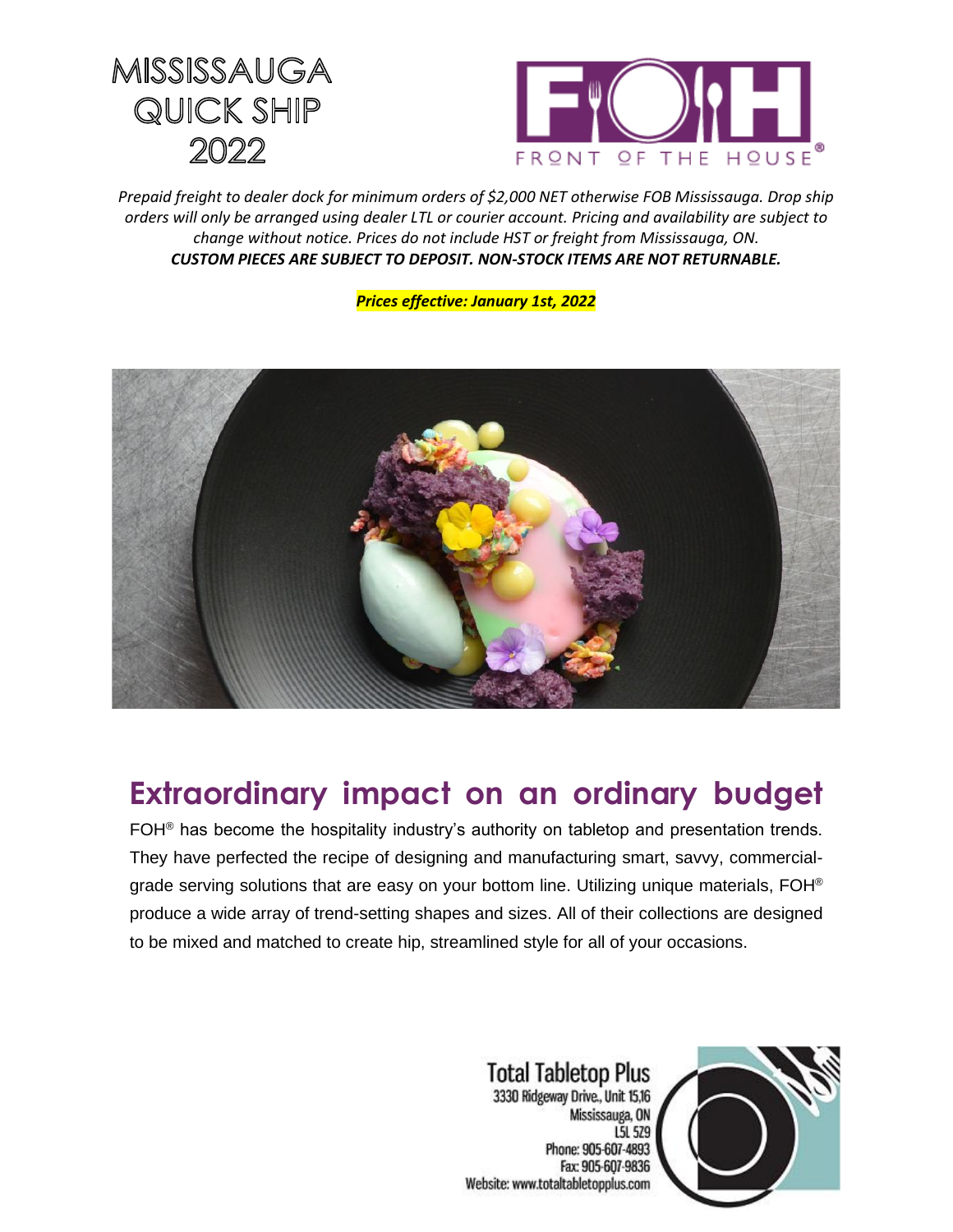

| <b>CODE</b> | <b>DESCRIPTION</b>                                    | <b>PACK</b>              | <b>2022 LIST</b> |
|-------------|-------------------------------------------------------|--------------------------|------------------|
| DDP000WHP22 | 13" X 7" Kyoto™ Plate                                 | $\boldsymbol{6}$         | \$63.25          |
| DAP055WHP23 | 11" x 6" Kyoto™ Plate                                 | 12                       | \$54.50          |
| DAP001WHP23 | 9 x 5" Kyoto™ Plate                                   | 12                       | \$27.25          |
| DDP017WHP22 | Large Nouvelle Plate<br>$13 \times 6.5''$             | $\sqrt{6}$               | \$50.75          |
| DAP014WHP23 | Small Nouvelle Plate<br>$10'' \times 5'' \times .5''$ | 12                       | \$28.50          |
| DDP004WHP21 | 14" x 7" Spiral®<br>Rectangle Plate                   | $\overline{\mathcal{L}}$ | \$73.75          |
| DOS004WHP21 | 14" x 9.5" Mod® Ideal<br><b>Dinner Plate</b>          | $\overline{4}$           | \$79.75          |
| DAP002WHP23 | 5" Square Kyoto™ Plate                                | 12                       | \$19.75          |
| DOS005WHP21 | 12" Square Mod® Plate                                 | $\overline{4}$           | \$90.25          |
| DDP022WHP23 | 10" Square Mod® Plate                                 | 12                       | \$50.75          |
| DAP018WHP23 | 6.5" Square Mod® Plate                                | 12                       | \$21.00          |
| BBO006WHP10 | 9" Square Tall Kyoto™<br>Bowl,<br>7.4 cups            | $\overline{2}$           | \$90.00          |
| DBO034WHP13 | 5.5" Square Kyoto™ Bowl,<br>17 <sub>oz</sub>          | 12                       | \$31.25          |
| DBO085WHP22 | 5" Tall Square Kyoto™<br>Bowl, 16 oz                  | $\boldsymbol{6}$         | \$31.00          |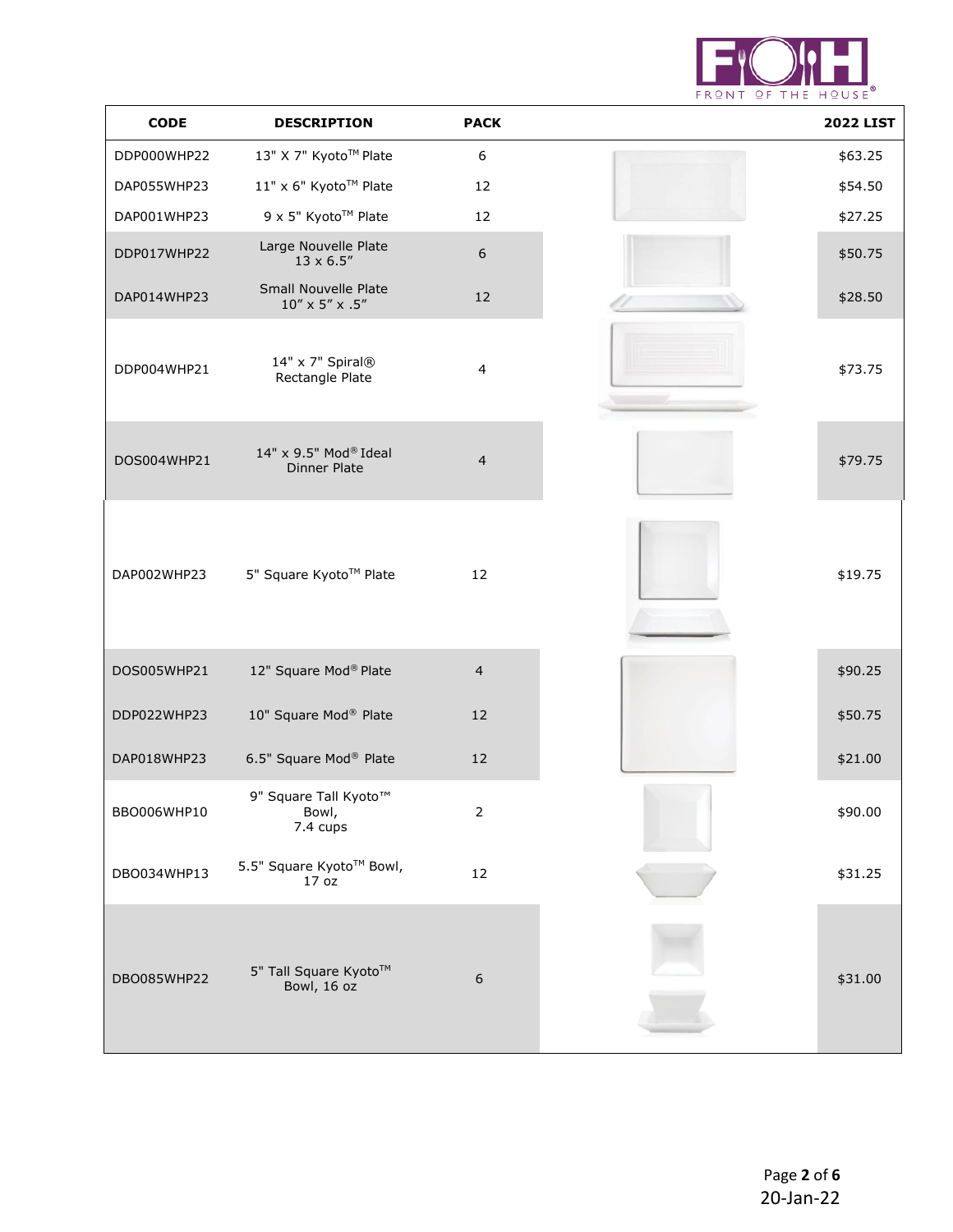

| <b>CODE</b> | <b>DESCRIPTION</b>                                            | <b>PACK</b>      | <b>2022 LIST</b> |
|-------------|---------------------------------------------------------------|------------------|------------------|
| DBO006WHP23 | 5" Spiral® Footed Bowl,<br>11 oz                              | 12               | \$25.50          |
| DBO089WHP22 | 4.5 sq x 2.75 Small<br>Kyoto™ Pinch Bowl<br>1 oz each section | $\boldsymbol{6}$ | \$25.00          |
| DBO098WHP23 | 3.75" Tall Kyoto™ Bowl,<br>14 oz                              | 12               | \$28.75          |
| SPT046NAW20 | 16" X 10" ROOT™ Board                                         | $\overline{2}$   | \$243.75         |
| AST012NAB83 | 3.5" Knotted Bamboo<br>Picks, Natural 100 per bag             | 12               | \$11.75          |
| AST001NAB83 | 4.5" Knotted Bamboo<br>Picks, Natural 100 per bag             | 12               | \$13.25          |
| AST017RDB83 | Knotted Bamboo Picks,<br>Sepia<br>100 per bag                 | 12               | \$18.50          |
| DSP026NAW28 | 8.5" Round Plate                                              | 200              | \$747.00         |
| DBB004NAW28 | 6.5" Round Plate                                              | 200              | \$530.75         |
| DSP025NAW28 | 8" Square Plate                                               | 200              | \$804.50         |
| DAP064NAW28 | 5.5" Square Plate                                             | 200              | \$401.25         |
| DCV025CLT28 | 8" Square Plate Cover<br><b>ONLY</b>                          | 200              | \$330.50         |
| DCV064CLT28 | 5.5" Square Plate Cover<br><b>ONLY</b>                        | 200              | \$198.25         |
| DCV063CLT28 | 4.5" Square Plate Cover<br><b>ONLY</b>                        | 200              | \$143.25         |
| DAP061NAW28 | 8" X 5.75" Plate                                              | 200              | \$423.75         |
| DAP060NAW28 | 4.75" x 3.75" Plate                                           | 200              | \$245.25         |
| DCV062CLT28 | 5.75"x 8" Plate Cover<br><b>ONLY</b>                          | 200              | \$275.50         |
| DCV060CLT28 | 3.75" x 4.75" Plate Cover<br><b>ONLY</b>                      | 200              | \$143.25         |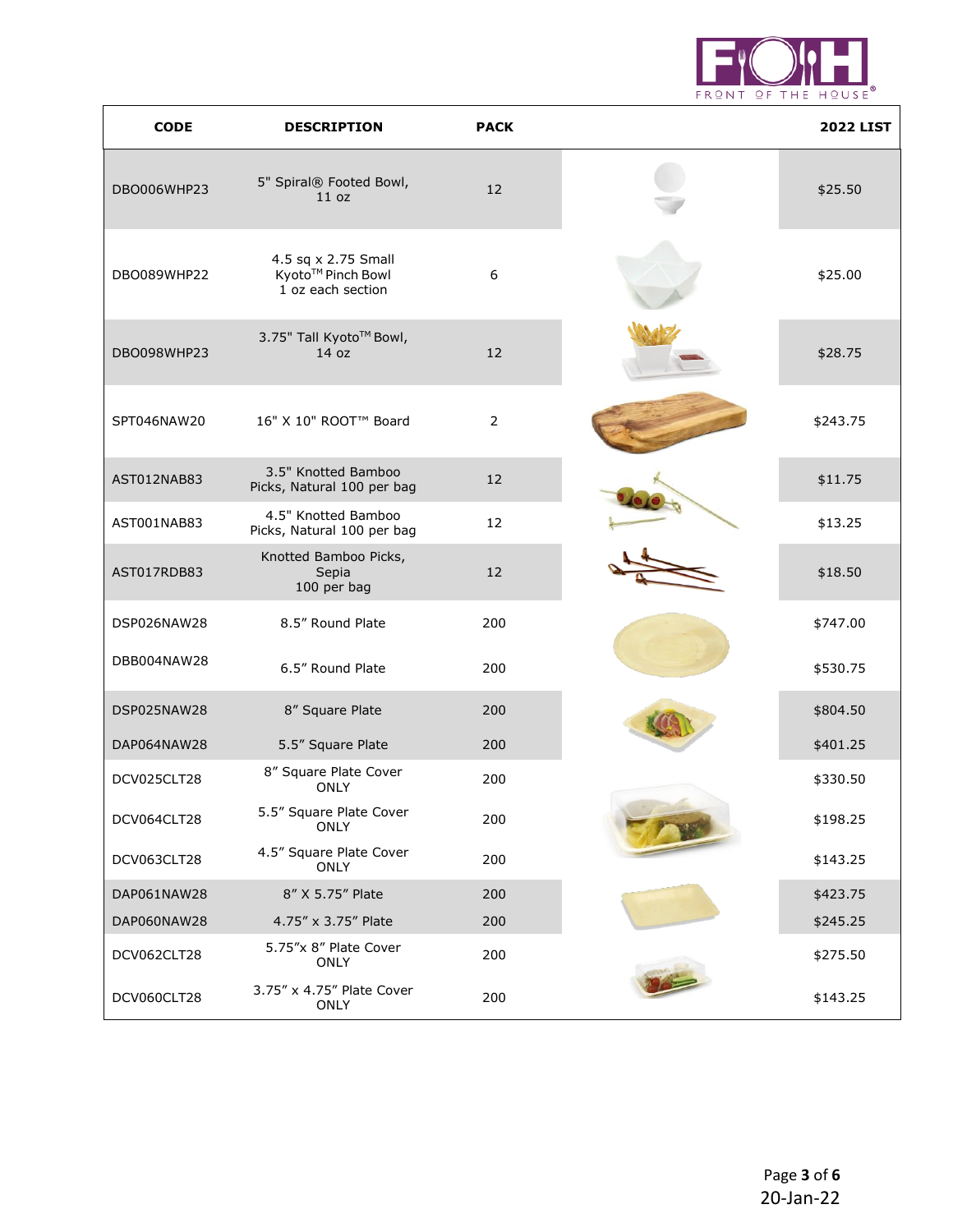

| <b>CODE</b>                               | <b>DESCRIPTION</b>                                                                 | <b>PACK</b>       | <b>2022 LIST</b>                |
|-------------------------------------------|------------------------------------------------------------------------------------|-------------------|---------------------------------|
| DB0113NAW28<br>DB0112NAW28<br>DSD053NAW28 | $6.5''/6$ oz Boat<br>5.25" /4oz Boat<br>4" / 2.5oz Boat                            | 200<br>200<br>200 | \$148.75<br>\$106.25<br>\$90.75 |
| DHO002NAW28                               | $5 \times 4 \times 2$ " Pocket                                                     | 200               | \$289.25                        |
| ASC021NAW28                               | 5.25" Cone                                                                         | 200               | \$98.25                         |
| ASC022NAW28                               | 7" Cone                                                                            | 200               | \$150.50                        |
| DMU023NAW28                               | 9oz Slanted Cup                                                                    | 200               | \$509.00                        |
| DMU024NAW28                               | 6oz Slanted Cup                                                                    | 200               | \$451.25                        |
| DSD060NAW28                               | 3oz Slanted Cup                                                                    | 200               | \$416.50                        |
| ASC020NAW28                               | 5oz Tall Ramekin                                                                   | 200               | \$223.00                        |
| ASC019NAW28                               | 2.5oz Tall Ramekin                                                                 | 200               | \$208.25                        |
| ACV020CLT28                               | 5oz Tall Ramekin Cover<br><b>ONLY</b>                                              | 200               | \$35.00                         |
| ACV019CLT28                               | 2.5oz Tall Ramekin Cover<br><b>ONLY</b>                                            | 200               | \$27.50                         |
| FDF014NAW28                               | 6.25" Fork                                                                         | 200               | \$78.00                         |
| FFS002NAW28                               | 4" Mini Fork                                                                       | 200               | \$51.00                         |
| FDK014NAW28                               | 6.25" Knife                                                                        | 200               | \$78.00                         |
| FSS015NAW28                               | 6.25" Spoon                                                                        | 200               | \$78.00                         |
| FSM005NAW28                               | 3.75" Mini Spoon                                                                   | 200               | \$51.00                         |
| FST001NAW28                               | Culinary/Napkin Utensil Set<br>6.25" Long. Includes<br>Fork, Knife, Spoon & Napkin | 200               | \$240.25                        |
| FSF017NAW28                               | 3.25" Spork                                                                        | 200               | \$78.00                         |
| DBO138BKC23                               | 14 oz. Square Kiln Dish                                                            | 12                | \$27.75                         |
| DB01380RC23                               | $6.25'' \times 5.25'' \times 1.75''$                                               | 12                | \$30.50                         |
| DBO136BKC23                               | 8 oz. Square Kiln Dish w/Lid                                                       | 12                | \$30.75                         |
| DB01360RC23                               | $5.5'' \times 4'' \times 2''$                                                      | 12                | \$33.75                         |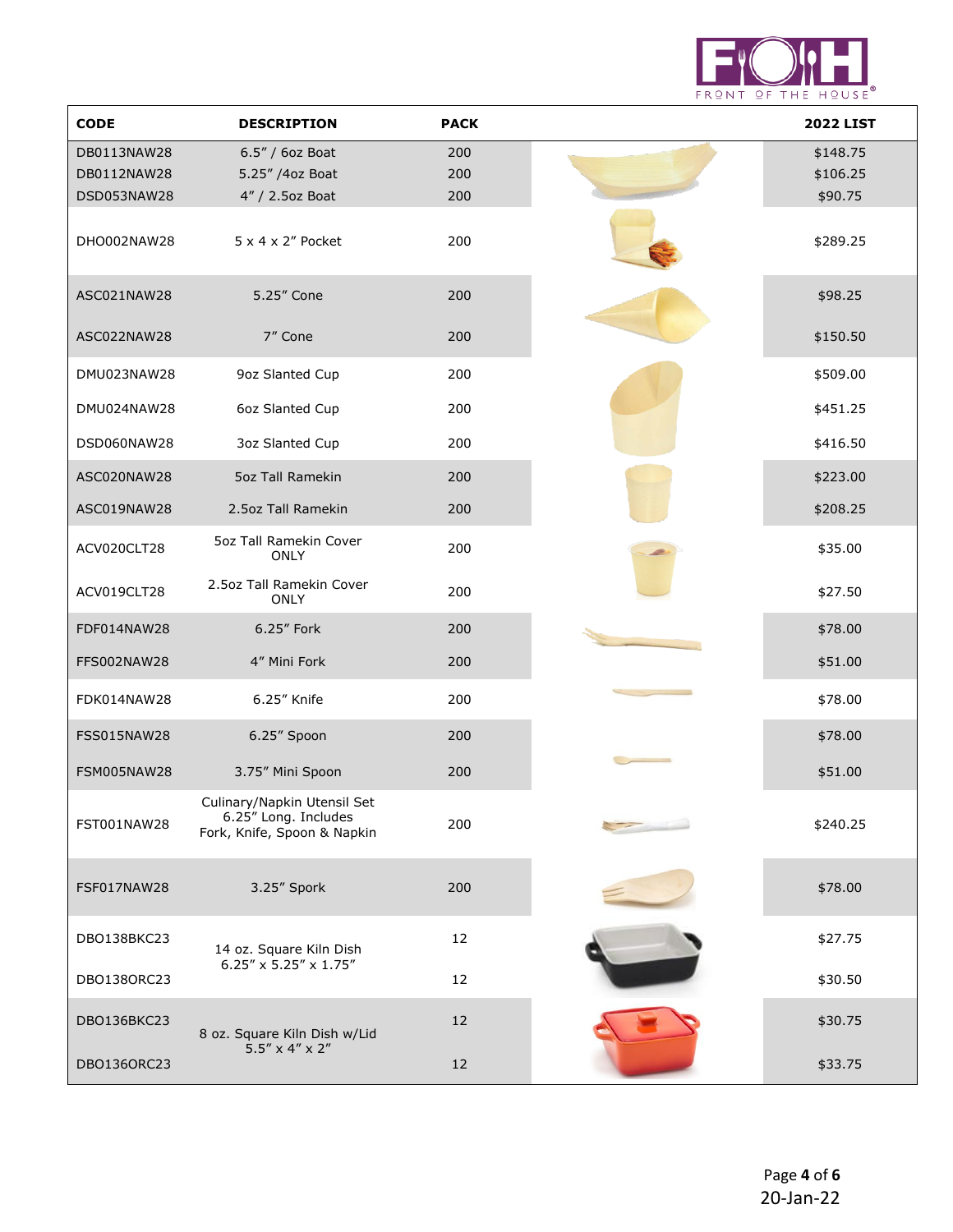

| <b>CODE</b> | <b>DESCRIPTION</b>                                                            | <b>PACK</b> | <b>2022 LIST</b> |
|-------------|-------------------------------------------------------------------------------|-------------|------------------|
| DBO137BKC23 | 16 oz. Rectangle Kiln Dish                                                    | 12          | \$38.00          |
| DB01370RC23 | $7.75'' \times 4.25'' \times 2.25''$                                          | 12          | \$41.75          |
| DBO135BKC23 | 10 oz. Rectangle Kiln Dish<br>w/Lid                                           | 12          | \$32.25          |
| DB01350RC23 | 6.25" x 3.75" x 2"                                                            | 12          | \$35.25          |
| DBO133BKC23 | 16 oz Round Kiln Dish w/Lid                                                   | 12          | \$45.25          |
| DB01330RC23 | 4.75 dia x 6.25" x 2.25"                                                      | 12          | \$49.75          |
| DBO134BKC23 | 7 oz Round Kiln Dish w/Lid                                                    | 12          | \$27.75          |
| DB01340RC23 | 4 dia x 5.25" x 2"                                                            | 12          | \$30.50          |
| ASC009WHP23 | 2 oz Mini Cup/Ramekin                                                         | 12          | \$5.50           |
| DBO124BSS23 | 2.5 oz SS Harmony Bowl                                                        | 12          | \$30.00          |
| BPT036BSS22 | Footed SS Drip Tray<br>$6'' \times 6'' \times 1''$                            | 6           | \$108.25         |
| DCS009WHP22 | 2 oz Ellipse Stackable Cup<br>and Saucer<br>$5'' \times 4'' \times 2.5''$     | 6           | \$19.00          |
| DCS010WHP22 | 8 oz Ellipse Stackable Cup<br>and Saucer<br>$6'' \times 7.25'' \times 3.75''$ | 6           | \$37.25          |
| DCS030WHP23 | 7 oz Mod Cup<br>$3$ Dia $\times$ $3$                                          | 12          | \$16.75          |
| DCS032WHP23 | Square Mod Saucer<br>5.25 sq                                                  | $12$        | \$13.25          |
| DSD017WHP23 | Stackable 3 Compartment<br>Dish<br>$6 \times 2.5$ ", 1 oz per section         | 12          | \$12.50          |